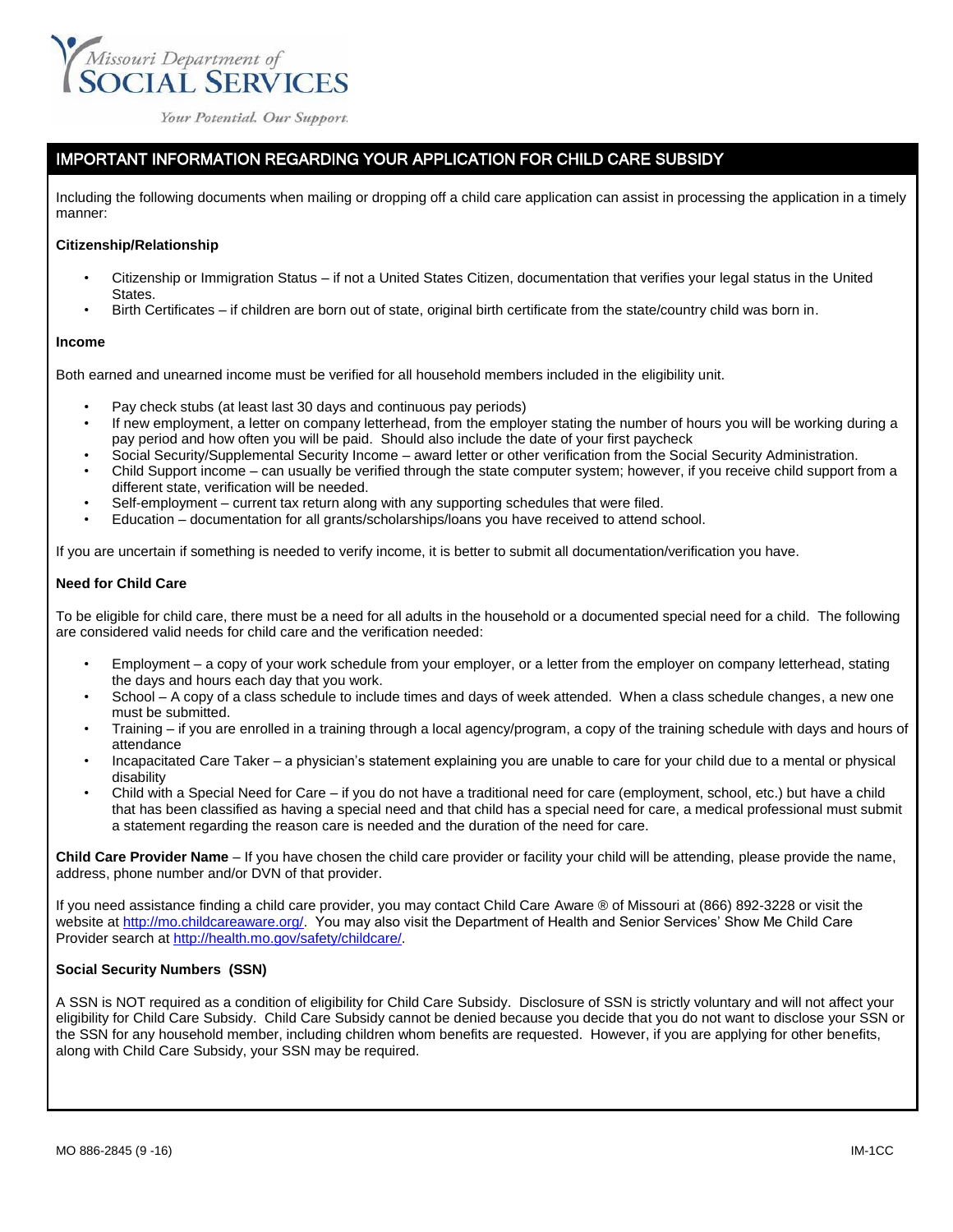**RESET**

| <b>CHILD CARE APPLICATION</b>                                                                                                                               |               |                                                            |                                                                                                        |                             |                          |                                  | Date                                        |                            |                                 |  |  |  |
|-------------------------------------------------------------------------------------------------------------------------------------------------------------|---------------|------------------------------------------------------------|--------------------------------------------------------------------------------------------------------|-----------------------------|--------------------------|----------------------------------|---------------------------------------------|----------------------------|---------------------------------|--|--|--|
| Need help with your application? Call us at 1-855-373-4636. If you need help in a language other than English, tell the customer service representative the |               |                                                            |                                                                                                        |                             |                          |                                  |                                             |                            |                                 |  |  |  |
| language you need. TTY user can call 1-800-735-2966. If you are blind or visually impaired and would like information regarding Rehabilitation Services for |               |                                                            |                                                                                                        |                             |                          |                                  |                                             |                            |                                 |  |  |  |
| the Blind, please call 1-800-592-6004.                                                                                                                      |               |                                                            |                                                                                                        |                             |                          |                                  |                                             |                            |                                 |  |  |  |
| INSTRUCTIONS: List your address and any phone numbers where you may be reached.                                                                             |               |                                                            |                                                                                                        |                             |                          |                                  |                                             |                            |                                 |  |  |  |
| <b>Street Address</b>                                                                                                                                       | City          |                                                            |                                                                                                        |                             |                          | State                            |                                             | Zip                        |                                 |  |  |  |
|                                                                                                                                                             |               |                                                            |                                                                                                        |                             |                          |                                  |                                             |                            |                                 |  |  |  |
| Primary phone number                                                                                                                                        |               |                                                            |                                                                                                        | What kind of phone is this? |                          |                                  |                                             |                            |                                 |  |  |  |
|                                                                                                                                                             |               |                                                            | cell                                                                                                   | home<br>$\perp$             | $\mathbf{L}$             | work                             | other                                       |                            |                                 |  |  |  |
| Alternate phone number                                                                                                                                      |               |                                                            | What kind of phone is this?<br>cell $\Box$ home $\Box$<br>work<br>other                                |                             |                          |                                  |                                             |                            |                                 |  |  |  |
| <b>Email Address</b>                                                                                                                                        |               |                                                            | *call<br>$\perp$<br>$\Box$ text<br>email<br>mail<br>Preferred method of contact?<br>$\mathbf{1}$<br>ΙI |                             |                          |                                  |                                             |                            |                                 |  |  |  |
|                                                                                                                                                             |               | *We will call your primary phone unless you note otherwise |                                                                                                        |                             |                          |                                  |                                             |                            |                                 |  |  |  |
| INSTRUCTIONS: List all persons who live at your address including yourself. List yourself first. Answer all questions about each person.                    |               |                                                            |                                                                                                        |                             |                          |                                  |                                             |                            |                                 |  |  |  |
|                                                                                                                                                             |               |                                                            |                                                                                                        |                             |                          |                                  |                                             |                            |                                 |  |  |  |
| Full Legal Name (First, Middle, Last)                                                                                                                       | Date of Birth |                                                            | Race                                                                                                   | Gender                      | Marital<br><b>Status</b> | SSN<br>(Optional for Child Care) |                                             | Relationship to Head of EU |                                 |  |  |  |
|                                                                                                                                                             |               |                                                            |                                                                                                        |                             |                          |                                  |                                             |                            | <b>Head of Eligibility Unit</b> |  |  |  |
|                                                                                                                                                             |               |                                                            |                                                                                                        |                             |                          |                                  |                                             |                            |                                 |  |  |  |
|                                                                                                                                                             |               |                                                            |                                                                                                        |                             |                          |                                  |                                             |                            |                                 |  |  |  |
|                                                                                                                                                             |               |                                                            |                                                                                                        |                             |                          |                                  |                                             |                            |                                 |  |  |  |
|                                                                                                                                                             |               |                                                            |                                                                                                        |                             |                          |                                  |                                             |                            |                                 |  |  |  |
|                                                                                                                                                             |               |                                                            |                                                                                                        |                             |                          |                                  |                                             |                            |                                 |  |  |  |
|                                                                                                                                                             |               |                                                            |                                                                                                        |                             |                          |                                  |                                             |                            |                                 |  |  |  |
|                                                                                                                                                             |               |                                                            |                                                                                                        |                             |                          |                                  |                                             |                            |                                 |  |  |  |
|                                                                                                                                                             |               |                                                            |                                                                                                        |                             |                          |                                  |                                             |                            |                                 |  |  |  |
|                                                                                                                                                             |               |                                                            |                                                                                                        |                             |                          |                                  |                                             |                            |                                 |  |  |  |
|                                                                                                                                                             |               |                                                            |                                                                                                        |                             |                          |                                  |                                             |                            |                                 |  |  |  |
|                                                                                                                                                             |               |                                                            |                                                                                                        |                             |                          |                                  |                                             |                            |                                 |  |  |  |
| Are the above household members Missouri residents and do they intend to remain in Missouri?                                                                |               |                                                            |                                                                                                        |                             |                          |                                  | Yes<br>$\mathsf{L}$                         | No<br>ΙI                   |                                 |  |  |  |
| If no please explain:                                                                                                                                       |               |                                                            |                                                                                                        |                             |                          |                                  |                                             |                            |                                 |  |  |  |
| INSTRUCTIONS: List all persons who have earned or unearned income in your household.                                                                        |               |                                                            |                                                                                                        |                             |                          |                                  |                                             |                            |                                 |  |  |  |
|                                                                                                                                                             |               |                                                            |                                                                                                        |                             |                          | Monthly                          | Hourly Pay                                  | <b>Tips Per Pay</b>        | Pay                             |  |  |  |
| Name                                                                                                                                                        |               |                                                            | Source                                                                                                 |                             |                          | Gross Income                     | Rate                                        | Period                     | Frequency                       |  |  |  |
|                                                                                                                                                             |               |                                                            |                                                                                                        |                             |                          |                                  |                                             |                            |                                 |  |  |  |
|                                                                                                                                                             |               |                                                            |                                                                                                        |                             |                          |                                  |                                             |                            |                                 |  |  |  |
|                                                                                                                                                             |               |                                                            |                                                                                                        |                             |                          |                                  |                                             |                            |                                 |  |  |  |
|                                                                                                                                                             |               |                                                            |                                                                                                        |                             |                          |                                  |                                             |                            |                                 |  |  |  |
|                                                                                                                                                             |               |                                                            |                                                                                                        |                             |                          |                                  |                                             |                            |                                 |  |  |  |
| Are you receiving other State or Federal<br>assistance?                                                                                                     |               | Yes                                                        | $\Box$                                                                                                 |                             |                          |                                  | No If yes, explain: No If yes, explain:     |                            |                                 |  |  |  |
| Are any changes in income expected?                                                                                                                         |               | amount:                                                    | Yes $\Box$                                                                                             |                             |                          |                                  |                                             |                            |                                 |  |  |  |
|                                                                                                                                                             |               | amount:                                                    |                                                                                                        |                             |                          |                                  | No If yes, explain:                         |                            |                                 |  |  |  |
| Do you pay a health insurance premium?                                                                                                                      |               |                                                            | Yes $\Box$                                                                                             |                             |                          |                                  | No If yes, premium frequency:               |                            |                                 |  |  |  |
|                                                                                                                                                             |               | amount:                                                    |                                                                                                        |                             |                          |                                  |                                             |                            |                                 |  |  |  |
| Do you pay a dental insurance premium?                                                                                                                      |               | Yes<br>$\blacksquare$                                      | $\Box$                                                                                                 |                             |                          |                                  | No If yes, premium frequency: _____________ |                            |                                 |  |  |  |
|                                                                                                                                                             |               | amount:                                                    |                                                                                                        |                             |                          |                                  |                                             |                            |                                 |  |  |  |
| Do you pay a hospital insurance premium?                                                                                                                    |               | Yes<br>$\Box$<br>amount:                                   | $\perp$                                                                                                |                             |                          |                                  | No If yes, premium frequency:               |                            |                                 |  |  |  |
| Do you have more than \$1,000,000 in assets?                                                                                                                |               | Yes                                                        |                                                                                                        | No                          |                          |                                  |                                             |                            |                                 |  |  |  |
|                                                                                                                                                             |               |                                                            |                                                                                                        |                             |                          |                                  |                                             |                            |                                 |  |  |  |